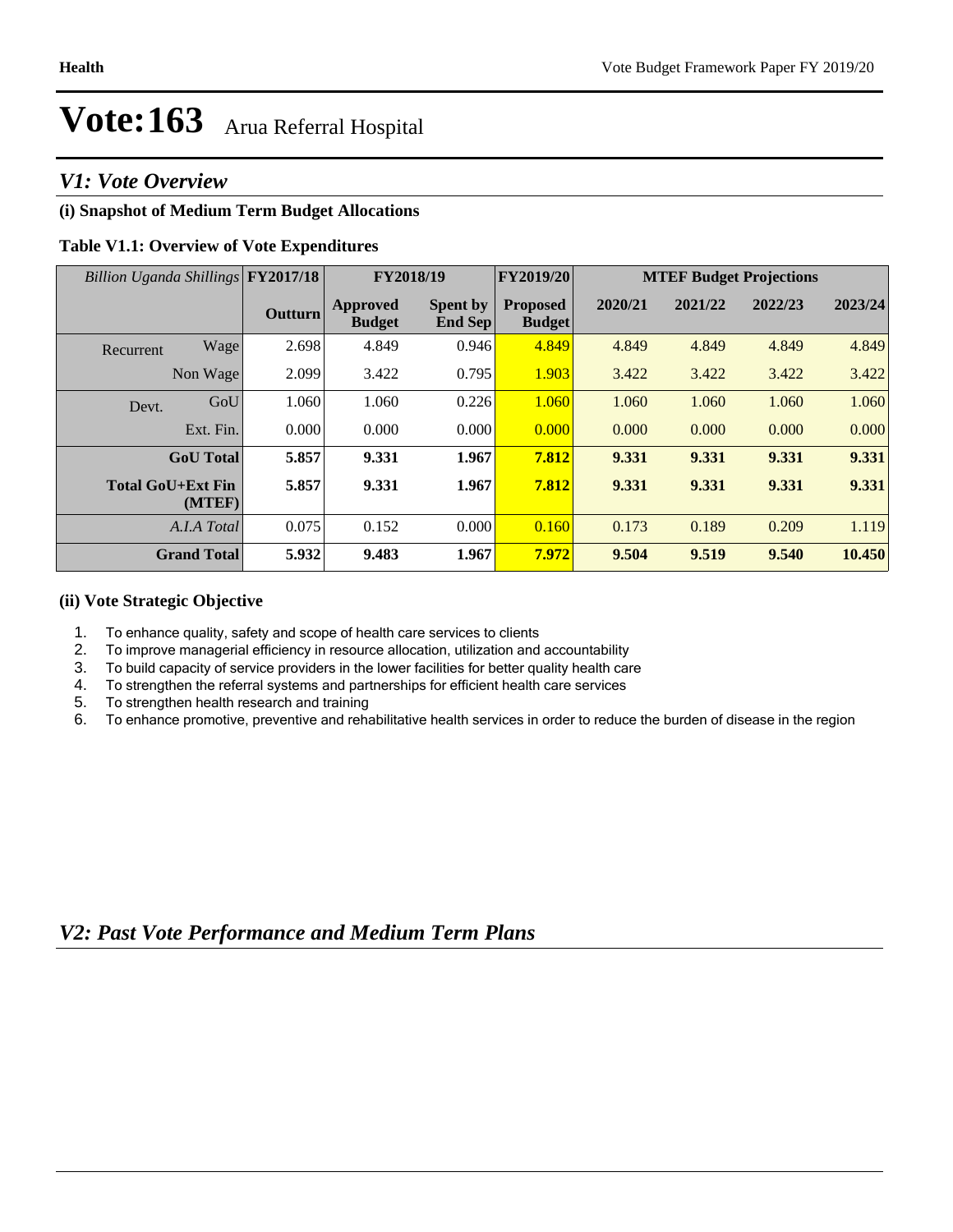#### **Performance for Previous Year FY 2017/18**

Under Hospital Services, the following were achieved; 23,853 Admissions, 3,945 Major Surgeries done, 6,999 Deliveries, 94.4% Bed Occupancy Rate and 4 days Average length of stay. 33,368 General OPD attendance, 129,128 Special clinic attendance. Medicines worth UGX 1,014,592,764 (99.89 % of the total budget of 1,015,663,764 for Medicines under credit line) procured. There were incidences of drug stock outs. No expiry of drugs registered in the quarter supply. 138,060 Laboratory tests done, 9,350 Imagings done (6503 U/S scans and 2,847 X-rays), and 74 postmortems done. 4 senior staff meetings held, 4 general staff meetings held, 40 Departmental meetings held, Arua hospital equipment maintained regularly. Regional equipment maintained. Cleaning of units and compound done payments made. 16,521 Mothers attended to Antenatal Clinic, 4,019 Family Planning contacts made. 52,464 children Immunized, 10,305 Women Immunized. HR wellness programs ongoing; Capacity building activities, employee relations, payrolls managed, HRIS managed, performance management & Technical support provided. Records mgt policies, procedures & regulations implemented. Records management systems streamlined and strengthened, organization of inactive records ongoing; records staff capacity built & records timely processed and accessed. Monthly and quarterly reports prepared submitted for the 1st 2 quarters. On Internal Audit functions, management was advised on financial issues and supervision strengthened in the 1st 2 quarters of 2017/18FY, however the Internal Auditor was transferred to another station and the year ended without an Internal Auditor. Assorted medical equipment maintained Spare parts procured. 3 regional outreach session conducted, and 3 user training session conducted. Reports and accountabilities produced. The hospital undertook the renovation of Records Office using funds from Appropriation in Aid (AIA) to the tune of 0.025bn, Works were completed and site handed over at the end of June 2018, and payments done. Maintenance of sewerage systems in the staff quarters was undertaken and completed and payments done. Solicitation of Contractor for the Construction of Staff house done; Construction sight handed over to the contractor; Excavation works started and start of other works on the laying the slab under way and payment of advance made. Assorted specialized medical equipment procured and being used by the end users. Payments done. A 4-wheel station wagon procured and in use.

#### **Performance as of BFP FY 2018/19 (Performance as of BFP)**

1. Inpatient services: 6,265 Admissions,1,436 Major Surgeries done, 1,893 Deliveries, 107.4% Bed Occupancy Rate and 4.4 days Average length of stay. 2. Outpatients services: 7,256 General OPD attendance, 32,699 Special clinic attendance. 3. Medicines worth UGX 212,677,017.15(99.84 % of cycle 1 of medicines and 16.6% of the budget under credit line) procured. 4. 32,089 Laboratory tests done, 3,373 Imagings done (2010 U/S scans and 1,363 X-rays), and 21 postmortems done. 5. Preventive and immunization services: 10,710 children Immunized, 613 Women Immunized. 4,429 Mothers attended to Antenatal Clinic, 1,038 Family Planning contacts made. 6. Assorted medical equipment maintained Spare parts procured. 1 regional outreach session conducted, and 1 user training session conducted. 7. Storeyed staff house construction site secured, excavation of the ground done, works on bringing up the foundation started, 1 site meeting held, supervision of works ongoing. Advance payment for works done and Payment of consultancy services made. Preparatory meetings for demolition of OPD with stakeholders on shifting General OPD services to other health facilities and, reorganization of specialised and emergency services with the hospital ongoing.

#### **FY 2019/20 Planned Outputs**

1. Inpatient services: 25,000 Admissions, 5,500 Major Surgeries done, 7,500 Deliveries, 85% Bed Occupancy Rate and 4 days Average length of stay. 2. Outpatients services: 10,000 General OPD attendance, 150,000 Special clinic attendance. 3. Medicines worth UGX 1,215,663,765 under credit line procured. 4. Diagnostic Services; 120,000 Laboratory tests done, 12,000 Imagings done (8000 U/S scans and 4,000 X-rays), and 80 postmortems done. 5. Regional equipment maintained; Cleaning of units and compound done payments made: Assorted medical equipment maintained Spare parts procured. 4 regional outreach session conducted, and 4 user training session conducted. 6. Preventive and immunization services: 40,000 children Immunized, 2,400 Women Immunized. 16,000 Mothers attended to Antenatal Clinic, 4,000 Family Planning contacts made. 7. Under Development Budget; the hospital has planned to continue with works on the storeyed staff house, Continuation of works on OPD/Casualty unit and procurement of a generator.

#### **Medium Term Plans**

In the midterm, the hospital plans are; Provision of general hospital services including cancer treatment: continuation on the construction of staff house: Continued maintenance of medical equipment in the region: Fencing entire hospital land: Purchase of office Furniture and equipment: Construction an Administration block: Installation of intercom: renovation of hospital structures.

#### **Efficiency of Vote Budget Allocations**

The entity continues to allocate money for areas that are critical for service delivery like provision of utilities and supplies for improved services provision. Support community interventions including outreaches and immunization for disease preventions and specialist out reaches to avail services to the neediest. Improvement in Lab/diagnostic services by having functional and well maintained equipment will improve on prescription; reduce on medicine wastage and patient recovery. This will contribute to quick patient recovery reduce patient stay in the hospital and will help reduce on the cost of service delivery to the patients. Improved support supervision both internally and in the region will help improve on the general performance especially attendance to emergencies like to pregnant mothers and very sick children. This will help to reduce maternal and child death especially during delivery.

#### **Vote Investment Plans**

The hospital intents to continue with works on the 7-storeyed staff house for next 3 or so financial years and the completion will depend on the subsequent allocations. For 2019/20 UGX0.860bn has been allocated. The second capital development items planned for 2019/20 is procurement of a generator at UGX0.200bn as the old one is now costly to maintain. The power supply by regional grid(WENRECO) is unreliable , many times affecting emergency procedures in theatre.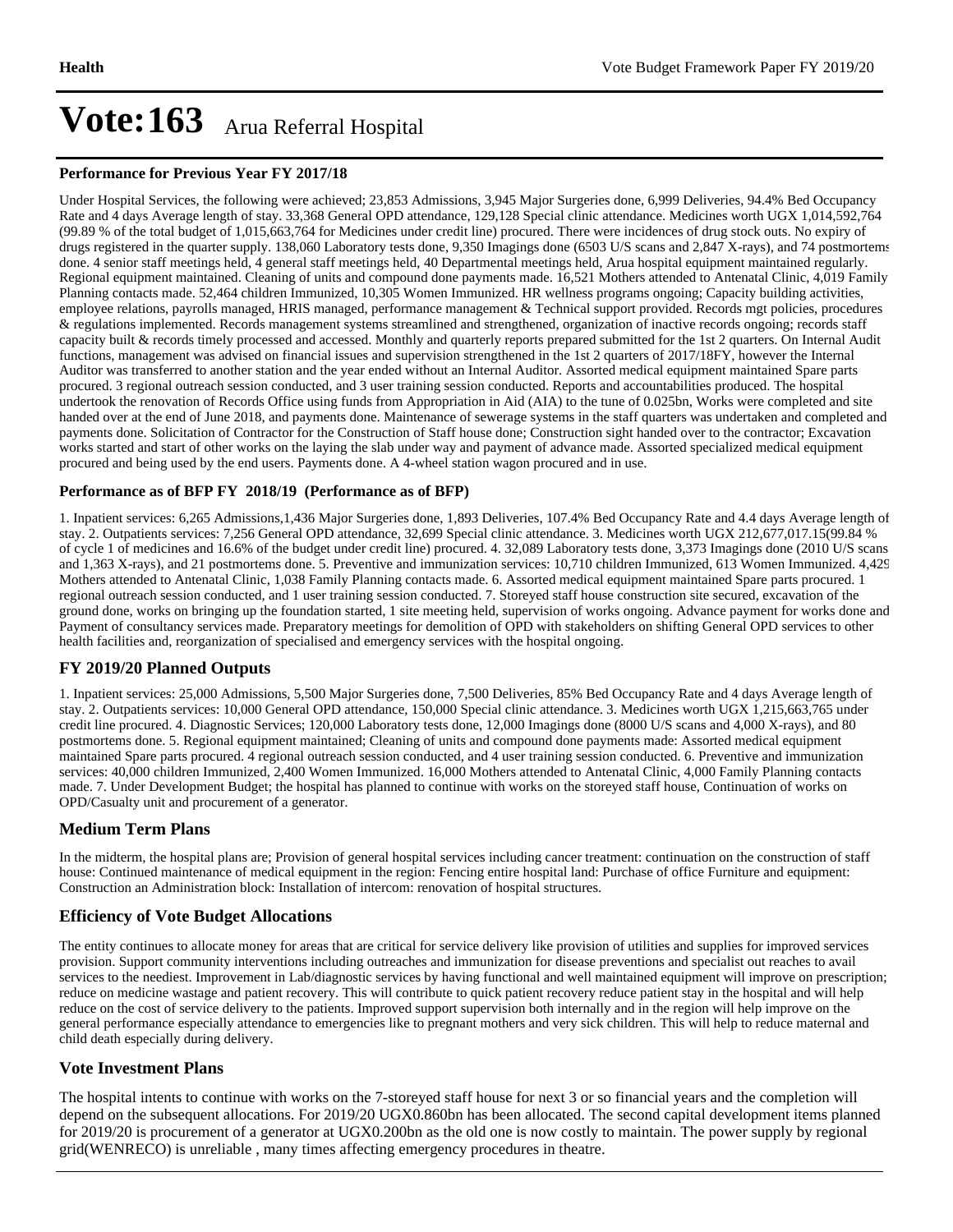#### **Major Expenditure Allocations in the Vote for FY 2019/20**

Continuation of works on the 7-storeyed staff house at UGX0.860bn. Procurement of a generator at UGX0.200bn. Pensions and gratuity continues to take a good proportion of our non wage allocation, just over 0.500bn combined.

#### **V3: PROGRAMME OUTCOMES, OUTCOME INDICATORS AND PROPOSED BUDGET ALLOCATION**

#### **Table V3.1: Programme Outcome and Outcome Indicators**

| <b>Vote Controller:</b>     |                                                                                                                                                                                        |
|-----------------------------|----------------------------------------------------------------------------------------------------------------------------------------------------------------------------------------|
| <b>Programme:</b>           | <b>56 Regional Referral Hospital Services</b>                                                                                                                                          |
|                             | <b>Programme Objective :</b> To improve the health of the catchment population through provision of specialized curative, preventive,<br>promotive and rehabilitative health services. |
| <b>Responsible Officer:</b> | DR. ADAKU ALEX                                                                                                                                                                         |
| <b>Programme Outcome:</b>   | Inclusive and quality healthcare services                                                                                                                                              |

*Sector Outcomes contributed to by the Programme Outcome*

**1. Improved quality of life at all levels**

|                                                                     | <b>Performance Targets</b> |               |                     |                 |                          |                          |                          |  |
|---------------------------------------------------------------------|----------------------------|---------------|---------------------|-----------------|--------------------------|--------------------------|--------------------------|--|
| <b>Programme Performance Indicators (Output)</b>                    | 2017/18<br><b>Actual</b>   | <b>Target</b> | $2018/19$ Base year | <b>Baseline</b> | 2019/20<br><b>Target</b> | 2020/21<br><b>Target</b> | 2021/22<br><b>Target</b> |  |
| $\cdot$ % increase of specialised clinic outpatients<br>attendances | 0%                         | 13%           |                     |                 | $2\%$                    | 2.5%                     | 3%                       |  |
| $\cdot$ % increase of diagnostic investigations carried             |                            | 6%            |                     |                 | 2%                       | 3%                       | 5%                       |  |
| • Bed occupancy rate                                                |                            | 85%           |                     |                 | 85%                      | 85%                      | 85%                      |  |

#### **Table V3.2: Past Expenditure Outturns and Medium Term Projections by Programme**

| <b>Billion Uganda shillings</b>        | 2017/18        | 2018/19                                            |        | 2019-20       | <b>MTEF Budget Projections</b> |         |         |         |
|----------------------------------------|----------------|----------------------------------------------------|--------|---------------|--------------------------------|---------|---------|---------|
|                                        | <b>Outturn</b> | <b>Approved Spent By Proposed</b><br><b>Budget</b> | End O1 | <b>Budget</b> | 2020-21                        | 2021-22 | 2022-23 | 2023-24 |
| Vote :163 Arua Referral Hospital       |                |                                                    |        |               |                                |         |         |         |
| 56 Regional Referral Hospital Services | 5.979          | 9.331                                              | 1.915  | 7.812         | 9.331                          | 9.331   | 9.331   | 9.331   |
| Total for the Vote                     | 5.979          | 9.331                                              | 1.915  | 7.812         | 9.331                          | 9.331   | 9.331   | 9.331   |

#### **V4: SUBPROGRAMME PAST EXPENDITURE OUTTURNS AND PROPOSED BUDGET ALLOCATIONS**

#### **Table V4.1: Past Expenditure Outturns and Medium Term Projections by SubProgramme**

| Billion Uganda shillings                                 | 2017/18        | <b>FY 2018/19</b>     |                          | 2019-20                          | <b>Medium Term Projections</b> |         |             |             |
|----------------------------------------------------------|----------------|-----------------------|--------------------------|----------------------------------|--------------------------------|---------|-------------|-------------|
|                                                          | Outturn Budget | <b>Approved Spent</b> | $ $ By<br><b>End Sep</b> | <b>Proposed</b><br><b>Budget</b> | 2020-21                        | 2021-22 | $2022 - 23$ | $2023 - 24$ |
| <b>Programme: 56 Regional Referral Hospital Services</b> |                |                       |                          |                                  |                                |         |             |             |
| 01 Arua Referral Hospital Services                       | 4.698          | 8.023                 | 1.633                    | 6.504                            | 8.023                          | 8.023   | 8.023       | 8.023       |
| 02 Arua Referral Hospital Internal Audit                 | 0.016          | 0.016                 | 0.003                    | 0.016                            | 0.016                          | 0.016   | 0.016       | 0.016       |
| 03 Arua Regional Maintenance                             | 0.220          | 0.232                 | 0.053                    | 0.232                            | 0.232                          | 0.232   | 0.232       | 0.232       |
| 1004 Arua Rehabilitation Referral Hospital               | 0.667          | 0.937                 | 0.226                    | 0.860                            | 1.060                          | 1.060   | 1.060       | 1.060       |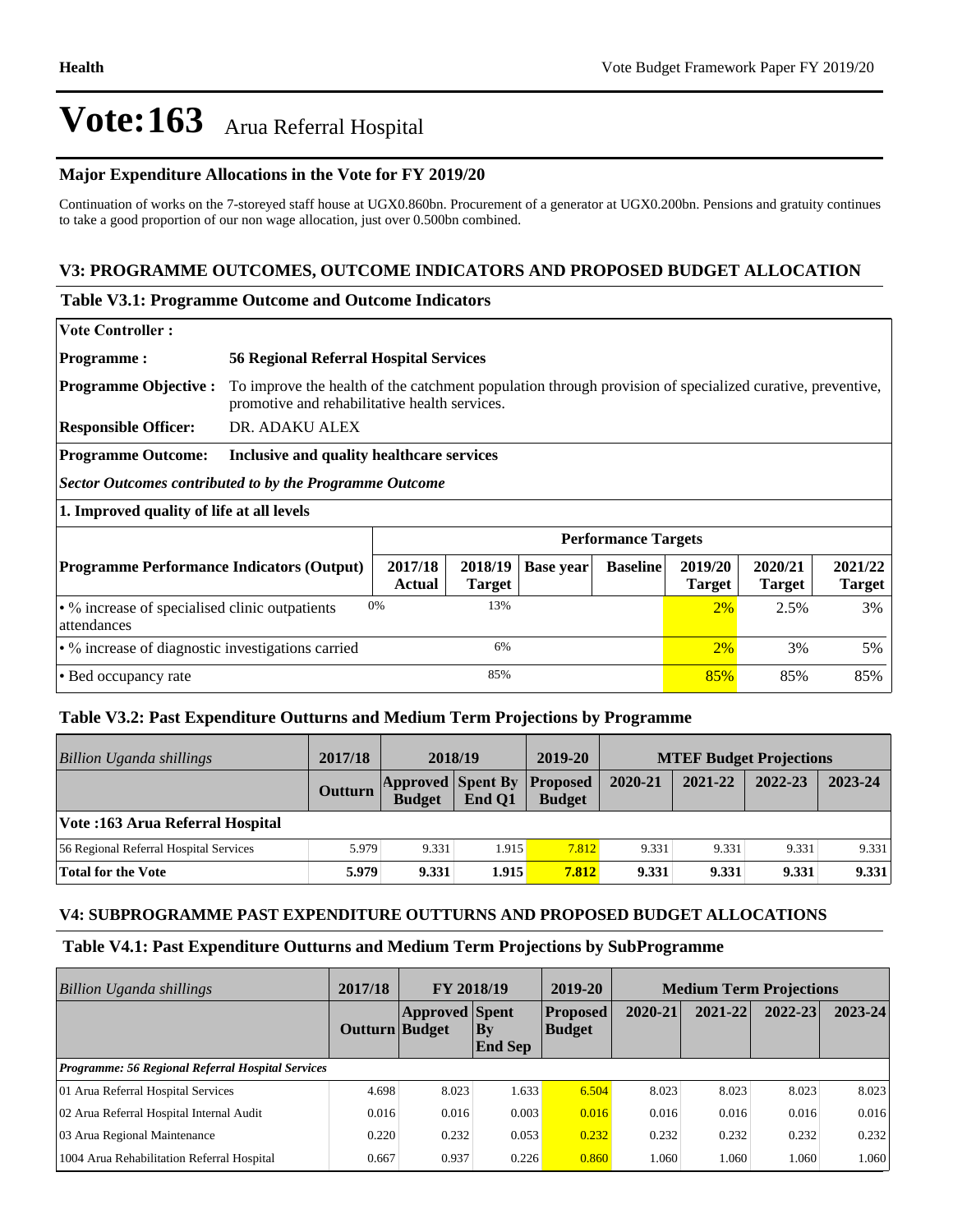| 1469 Institutional Support to Arua Regional Referral<br>Hospital | 0.393  | 0.123 | 0.000  | 0.200 | 0.000 | 0.000 | 0.000 | 0.000 |
|------------------------------------------------------------------|--------|-------|--------|-------|-------|-------|-------|-------|
| <b>Total For the Programme: 56</b>                               | 5.994' | 9.331 | 1.915' | 7.812 | 9.331 | 9.331 | 9.331 | 9.331 |
| <b>Total for the Vote :163</b>                                   | 5.994  | 9.331 | 1.915  | 7.812 | 9.331 | 9.331 | 9.331 | 9.331 |

Error: Subreport could not be shown.

#### **Table V4.3: Major Capital Investment (Capital Purchases outputs over 0.5Billion)**

|                                                                     | FY 2019/20 |                                                                                                                                                                                                                                                              |                                            |
|---------------------------------------------------------------------|------------|--------------------------------------------------------------------------------------------------------------------------------------------------------------------------------------------------------------------------------------------------------------|--------------------------------------------|
| <b>Appr. Budget and Planned Outputs</b>                             |            | <b>Expenditures and Achievements</b><br>by end Sep                                                                                                                                                                                                           | <b>Proposed Budget and Planned Outputs</b> |
| Vote 163 Arua Referral Hospital                                     |            |                                                                                                                                                                                                                                                              |                                            |
| Programme: 56 Regional Referral Hospital Services                   |            |                                                                                                                                                                                                                                                              |                                            |
| Project : 1004 Arua Rehabilitation Referral Hospital                |            |                                                                                                                                                                                                                                                              |                                            |
| Output: 81 Staff houses construction and rehabilitation             |            |                                                                                                                                                                                                                                                              |                                            |
| The foundation and slab of a 7-Storeyed Staff<br>Housing Unit laid. |            | Construction site secured,<br>Excavation of the ground done,<br>Works on bringing up the<br>foundation started, 1 Site meeting<br>held, Supervision of works<br>ongoing. First interim certificate<br>paid made and Payment of<br>consultancy services made. | Foundation Slab Laid by End of the Year    |
| <b>Total Output Cost(Ushs</b><br>Thousand):                         | 0.800      | 0.226                                                                                                                                                                                                                                                        | 0.860                                      |
| Gou Dev't:                                                          | 0.800      | 0.226                                                                                                                                                                                                                                                        | 0.860                                      |
| Ext Fin:                                                            | 0.000      | 0.000                                                                                                                                                                                                                                                        | 0.000                                      |
| A.I.A.                                                              | 0.000      | 0.000                                                                                                                                                                                                                                                        | 0.000                                      |

### *V5: VOTE CHALLENGES FOR 2019/20 AND ADDITIONAL FUNDING REQUESTS*

#### **Vote Challenges for FY 2019/20**

Limited staff accommodation: Inadequate budget inclusive of medicines and supplies: Limited medical equipment to match hospital mandate: High community expectations: Difficulty in projecting hospital service catchment population due to refugee influx from Sudan and Congo boarder. inadequate staffing, a number of staff retired and transferred without replacement in the last three years leaving the few with heavy work load. Manual data collection: Unstable power supply from the provider (WENRECO) affects the limited budget for fuel and smooth running of activities in the hospital.

#### **Table V5.1: Additional Funding Requests**

| Additional requirements for funding and outputs in 2019/20                | Justification of requirement for additional outputs and<br>funding                                                                                                       |  |  |  |  |
|---------------------------------------------------------------------------|--------------------------------------------------------------------------------------------------------------------------------------------------------------------------|--|--|--|--|
| Vote : 163 Arua Referral Hospital                                         |                                                                                                                                                                          |  |  |  |  |
| <b>Programme: 56 Regional Referral Hospital Services</b>                  |                                                                                                                                                                          |  |  |  |  |
| <b>OutPut : 72 Government Buildings and Administrative Infrastructure</b> |                                                                                                                                                                          |  |  |  |  |
| Funding requirement UShs Bn: 1.400                                        | Conducive and spacious office is critical for duty<br>performance and motivation, this leads to improved quality<br>service delivery, hence need for additional funding. |  |  |  |  |